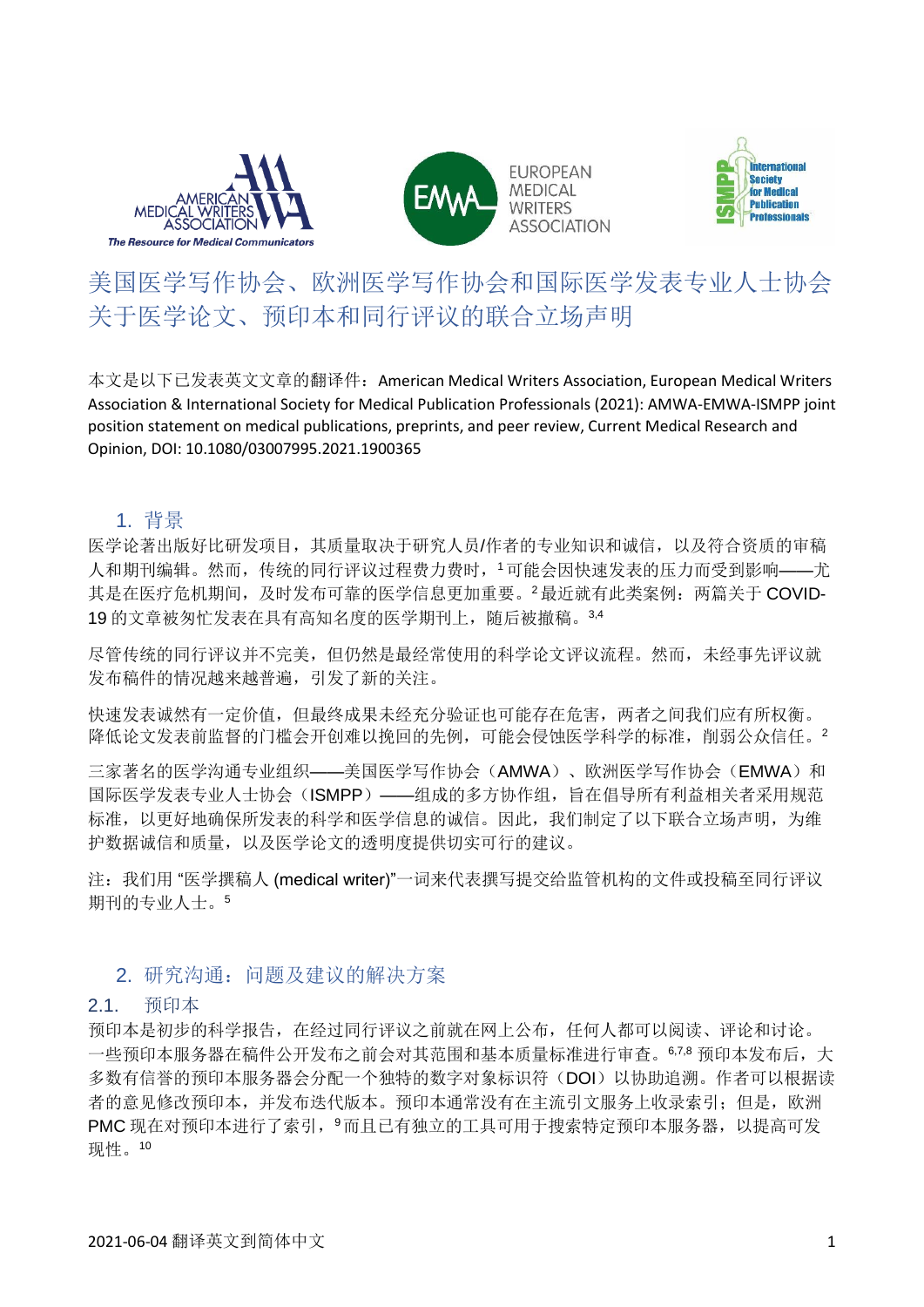预印本很快就被医生和科学家们采用,其明显的好处是可以立即向同行和公众开放,避免了在发表 前经历冗长的同行评议过程,而且读者可以选择对其进行评论。然而,与预印本有关的一些问题, 最好是由所有利益相关者召集组成的机构共同制定标准来解决。

#### 预印本的问题:

- 虽然预印本能够快速发布和讨论数据,但许多预印本从未被修订过,只有大约三分之一到一 半的预印本被完全发表。11,12
- "一旦把牙膏挤出牙膏管,就不能(轻易)塞回了"。<sup>13</sup>具有煽动性或质量低下的研究结果,可 能会被媒体报道,或在社交媒体上发布和讨论;而此类报道或讨论很少考虑到研究结果只是 初步的。14,15再多的回顾性"标记"也不会有什么效果。错误信息、故意误导或马虎草率的科学 得以任意传播、引用,并被无限地相信,不管这些信息最终是否被驳斥和撤回。

我们建议的解决方案:

- 不应在任何医学论文中将预印本作为参考文献使用,除非是以个人通讯的方式引用,即作为 文本内参考(使用预印本链接、DOI 或两者兼有),而不是作为引用的参考文献。应当明确 披露来源是预印本。
- 明确区分预印本和同行评议的文章,这有助于帮助读者认清该文章并未经完全审核。14,15这 一要求应通过以下方式进行:
	- o 在文章上打上水印,正如 medRxiv 和 bioRxiv 已经采取的做法,水印应有该文章未 经同行评议的信息。
	- o 在文章的正文中明确披露, 强调研究结果*尚未* 经过正式同行审查。
- 出版前审查:
	- o 服务器拥有者的预发布检查。MedRxiv 对抄袭、非科学内容和可能构成医疗风险的材 料(包括可能损害现行公共卫生措施的材料)进行基本筛选。<sup>7</sup>此类检查应该更加广 泛,而且不同的服务器拥有者的做法应保持一致。应使用一个全面的检查清单(附 录)。
	- o 鼓励作者在论文正式发表后,对预印本服务器上原有版本进行标记,并通过 DOI 链接 到已经完全发表的文章上。

## 2.2. 发表后的同行评议

发表后的同行评议指文章以其原始形式发表,然后接受非正式的(与预印本一样)以及受邀的同行 评议。例如, 在 F1000 出版平台使用的模式中, <sup>16</sup>文章通过出版前检查和支付文章处理费(article processing charge, APC)后在线发表。在线发表时,会给文章分配一个 DOI,并开放给注册用户 评论。专家同行审稿人受邀以常规方式进行评审。所有的评论、同行评议报告和文章的修订都随文 章一起提供。一旦文章收到两份赞成性同行评议报告,最终的同行评议版本将在外部引文数据库收 录索引,并可完全检索到。这种模式的好处与预印本的好处相似——读者可以迅速获取文章,并可 发表评论。

## 发表后同行评议的问题

- 发表后同行评议的问题与预印本的问题基本相同,但需要注意的是,对 APC 的要求可能会阻 止随意的或低质量的投稿。文章明确标明 "正在接受同行评议",读者也可以看到审稿进展。
- 与预印本一样,正在进行发表后同行评议的文章,在同行评议过程完成和文章被批准发表之 前,不应作为任何医学论文的参考文献。如果要引用这篇文章,我们建议以对预印本建议的 相同的方式对其引用。
- 与传统同行评议相关的问题也适用,并在下文第 2.3 节中讨论。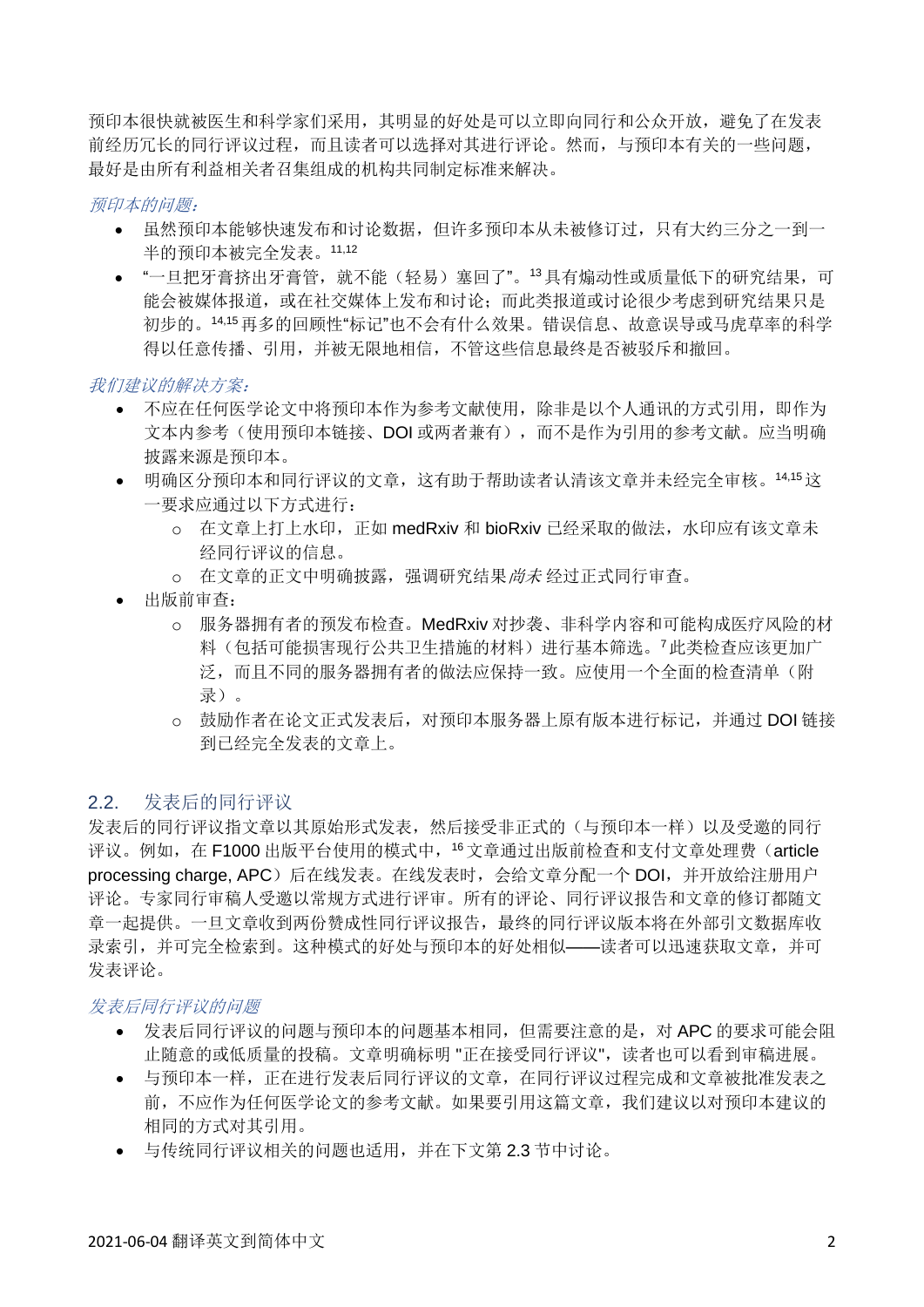#### 我们建议的解决方案:

• 我们建议的解决方案参照为预印本提出的解决方案;但是,我们建议,一旦论文经过充分的 同行评议,就应由主流引文数据库(如适用)进行索引,如同 F1000 平台的做法。

### 2.3. 传统的同行评议

传统的同行评议是在文章提交并被期刊同意进一步考虑后进行的,然后交给专家同行审稿人。审稿 人的意见会发给作者,供其在修改文章时使用,否则文章经过审稿后会被拒稿。对于被拒文章,作 者可以在另一期刊上重新开始这一过程。如果文章修改后得到同行审稿人的认可,文章就会被发表 并分配一个 DOI, 之后该文章会被主流引文数据库收录索引。同行评议报告和修改意见可能与最终 文章一起提供,也可能不提供,这取决于期刊采用的同行评议模式。传统的同行评议的好处是,只 有在经过领域专家的质量控制后,才会向读者发布信息。

#### 传统同行评议的问题

- 冗长的审稿过程,可能会妨碍及时发布有价值的信息——特别是在大流行病或公共卫生危机 时
- 没有足够的时间进行高质量的同行评议
- 审稿人之间意见不一致
- 由于评审耗时,很难"招募"到符合资质的审稿人,特别是在医疗危机时期,最合适的审稿人 可能承担很高的临床工作量。

#### 我们建议的解决方案:

- 作者:
	- o 向第二备选期刊提供拒稿意见,附上对稿件的逐项回应和修订(可转移同行评审)。 17,18
	- o 愿意考虑编辑推荐的关联期刊。<sup>19</sup>
- 期刊编辑:
	- o 接受、请求或要求上述的可转移同行评议,从而减少额外审稿周期。
	- o 考虑加快同行评议的商业后端服务(例如 BMC 期刊和其他期刊使用的 ResearchSquare [*<https://www.researchsquare.com/>*])。
	- o 组建一个快速反应的审稿人团队,他们应具有适当的专业知识,能够在快速的周转时 间内提供同行评议。
- 出版方:
	- o 将格式要求标准化,以加快重新提交的速度。<sup>20</sup>
	- o 为可能改变医疗实践的文章提供快速发表通道。
	- o 考虑对审稿人的激励措施。<sup>21</sup>

## 3. 对所有格式的建议解决方案

- 3.1. 质量控制
	- 通过现有的出版指南 22-24 和检查清单 25, 确保高质量的文章写作。
	- 将临床试验方案和统计分析计划(SAP)作为补充材料。
	- 要求所有作者签署一份作者表格,确认他们可以完全访问其文章中报告的相关数据,同时对 文章投稿负责。此外,按照修订后的《柳叶刀》*(Lancet)*出版指南的建议,贡献者声明中应 列出访问并核实基础数据的作者(至少 2 名)。<sup>26</sup>
	- 期刊应明确说明编辑对新提交稿件进行的初步质量审查。
- 3.2. 同行评议培训
	- 作者、同行评审员和编辑应充分接受关于同行评议的性质和技术的相关培训。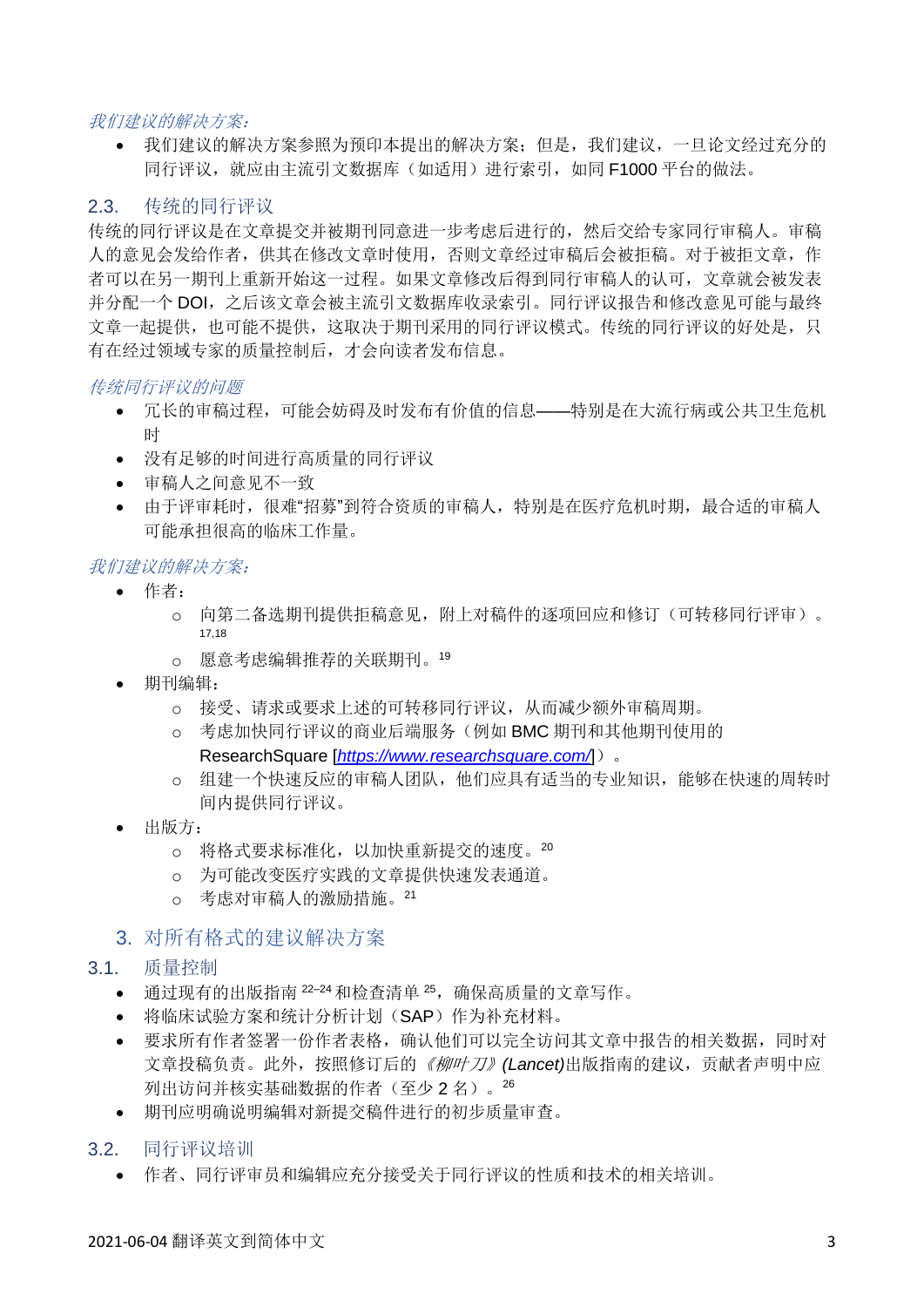- 应使用规范准则,如出版伦理委员会(COPE)制定的准则、<sup>25</sup>以及附录中的审稿人检查清 单。
- 应对医学记者和公众科普教育关于预印本和预出版本与同行评议文献之间的区别。
- 4. 专业医学撰稿人和科学传播者在加快发表进程中的作用
- 有证据表明, 使用专业的医学撰稿人可以提高文章发表的质量和速度, 27-33 并可降低因不当 行为而被撤稿的风险。<sup>34</sup>如果有资质的医学撰稿人是团队成员,他们应尽早参与到这个过程 中。<sup>5</sup>在数据保护条例允许的范围内,医学撰写人应能访问临床研究报告(如有)、源数据和 相关文件,包括统计结果和病患描述。
- 专业医学撰稿人应在确保论文的高质量方面发挥积极作用,包括写作、编辑和资料引用, 22,24,35 以及使用适当的论文检查清单。36 医学撰稿人和统计师应积极参与同行评议,在审稿过 程中,医学撰稿人将根据通用评价标准对稿件的质量进行严格评估,改善传统的专家评审 (附录)。
- 医学撰稿人亦可参与发表前的审核、担任培训师,或二者兼有(见第 3.2 节)。

作为专业的医学撰稿人和传播者,我们已确定哪些领域可受益于不断加强的质量保证。我们提出了 可以更好地确保对科学和医学论文进行有效监督的程序,无论是否在医疗紧急情况下。为保持对已 发表的科学数据的信心,每个参与方(包括读者在内)都必须行使其最佳判断力,并从遵照严格且 透明论文发表规范的的来源中选择信息。

## 5. 致谢

AMWA、EMWA 和 ISMPP 的代表均已审阅并批准本联合立场声明。欧洲制药业统计师联合会 (European Federation of Statisticians in the Pharmaceutical Industry,简称 EFSPI)的代表也对 本联合立场声明进行了审阅和批准。本联合立场声明的编写得益于诸多撰稿委员会成员的共同努力 (来自 EMWA 的 Slavka Baronikova、Beatrix Doerr、Art Gertel 和 Andrea Rossi; 来自 AMWA 的 Gail Flores 和 Dikran Toroser; 来自 ISMPP 的 Jackie Marchington 和 Rob Matheis; 以及来自俄亥 俄州立大学的 Todd Pesavento)。同时,我们感谢独立审稿人 Alison Abritis、Andrea Bucceri、 Andrea Cortegiani、Martin Delahunty、Lisa Chamberlain-James、Paolo Morelli、Roger Pickett、 Gregory A. Poland、Thomas Schindler 和 Amy Whereat 对本文的审阅、对进一步行动的洞见以及 支持鼓励。

## 6. 附录

附录:审稿人检查清单

## 7. 参考文献

- 1. Rennie D, Flanagin A. Three Decades of Peer Review Congresses. *JAMA - J Am Med Assoc*. 2018;319(4):350-353. doi:10.1001/jama.2017.20606
- 2. Palayew A, Norgaard O, Safreed-Harmon K, Andersen TH, Rasmussen LN, Lazarus JV. Pandemic Publishing Poses a New COVID-19 Challenge. *Nat Hum Behav*. 2020;4(7):666- 669. doi:10.1038/s41562-020-0911-0
- 3. Mehra MR, Desai SS, Ruschitzka F, Patel AN. RETRACTED: Hydroxychloroquine or Chloroquine With or Without a Macrolide for Treatment of COVID-19: a Multinational Registry Analysis. *Lancet*. 2020;0(0). doi:10.1016/S0140-6736(20)31180-6
- 4. Mehra MR, Desai SS, Kuy S, Henry TD, Patel AN. Cardiovascular Disease, Drug Therapy, and Mortality in Covid-19. *N Engl J Med*. 2020;382(25):e102. doi:10.1056/NEJMoa2007621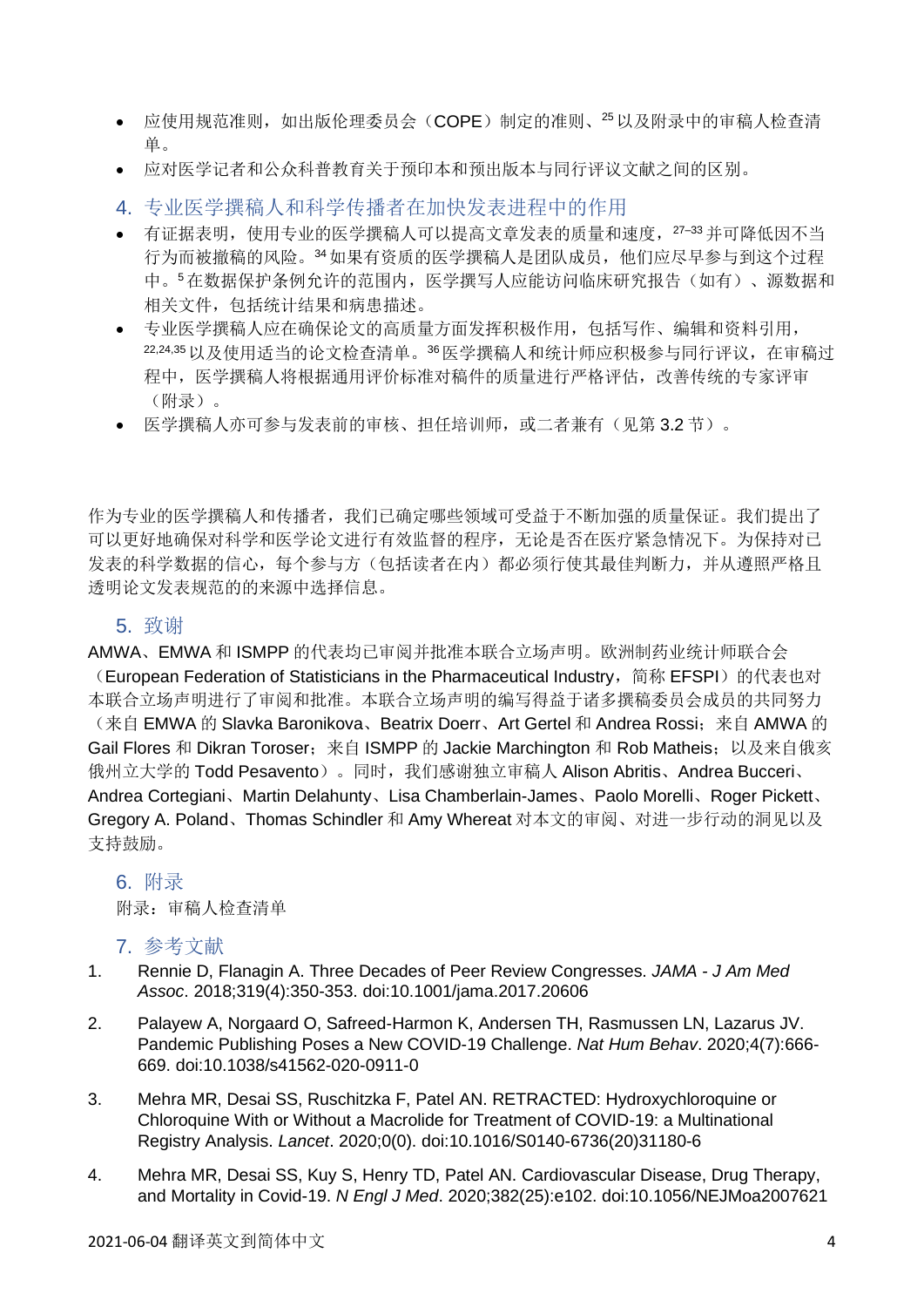- 5. AMWA‒EMWA‒ISMPP Joint Position Statement on the Role of Professional Medical Writers. http://journal.emwa.org/writing-better/amwa-emwa-ismpp-joint-position-statementon-the-role-of-professional-medical-writers/. Published 2017. Accessed November 27, 2017.
- 6. bioRxiv. Advancing the Sharing of Research Results for the Life Sciences. bioRxiv. https://www.biorxiv.org/about-biorxiv. Accessed September 21, 2020.
- 7. medRxiv. Submit Your Article to bioRxiv, an Online Archive and Distribution Service for Preprints in the Life Sciences. medRxiv. https://www.biorxiv.org/submit-a-manuscript. Accessed September 21, 2020.
- 8. Preprints.org. Preprints.org: How it Works. preprints.org. https://www.preprints.org/how\_it\_works#screen. Accessed September 21, 2020.
- 9. Levchenko M. Preprints in Europe PMC: Reducing Friction for Discoverability. Europe PMC. http://blog.europepmc.org/2018/07/preprints.html. Accessed September 21, 2020.
- 10. Iwema CL, LaDue J, Zack A, Chattopadhyay A. search.bioPreprint: A discovery Tool for Cutting Edge, Preprint Biomedical Research Articles [version 2; referees: 2 approved]. *F1000Research*. 2016;5. doi:10.12688/F1000RESEARCH.8798.2
- 11. Abdill RJ, Blekhman R. Tracking the Popularity and Outcomes of All bioRxiv Preprints. *Elife*. 2019;8. doi:10.7554/eLife.45133
- 12. Fraser N, Momeni F, Mayr P, Peters I. The Relationship Between bioRxiv Preprints, Citations and Altmetrics. *Quant Sci Stud*. April 2020:1-21. doi:10.1162/qss\_a\_00043
- 13. Gertel A. The Data Economy | Rush to Publication What do we Have to Lose? *Med Writ*. 2020;29(2). https://journal.emwa.org/the-data-economy/rush-to-publication-what-do-wehave-to-lose/. Accessed September 21, 2020.
- 14. Maslove DM. Medical Preprints a Debate Worth Having. *JAMA - J Am Med Assoc*. 2018;319(5):443-444. doi:10.1001/jama.2017.17566
- 15. Penfold NC, Polka JK. Technical and Social Issues Influencing the Adoption of Preprints in the Life Sciences. Shafee T, ed. *PLOS Genet*. 2020;16(4):e1008565. doi:10.1371/journal.pgen.1008565
- 16. F1000Research. About F1000Research | How It Works | Beyond A Research Journal. F1000Research. https://f1000research.com/about. Accessed September 21, 2020.
- 17. Wiley. Catheterization and Cardiovascular Interventions. Author Guidelines. Wiley. https://onlinelibrary.wiley.com/page/journal/1522726x/homepage/forauthors.html. Accessed September 21, 2020.
- 18. Bell GP, Kvajo M. Tackling Waste in Publishing Through Portable Peer Review. *BMC Biol*. 2018;16(1):146. doi:10.1186/s12915-018-0619-z
- 19. Taylor & Francis. Article transfers Author Services. Taylor & Francis. https://authorservices.taylorandfrancis.com/peer-review/transfers/. Accessed September 21, 2020.
- 20. Wiley. Free Format Submission. Wiliey. https://authorservices.wiley.com/authorresources/Journal-Authors/Prepare/free-format-submission.html. Accessed September 21, 2020.
- 21. Tennant JP, Ross-Hellauer T. The Limitations to our Understanding of Peer Review. *Res Integr Peer Rev*. 2020;5(1):6. doi:10.1186/s41073-020-00092-1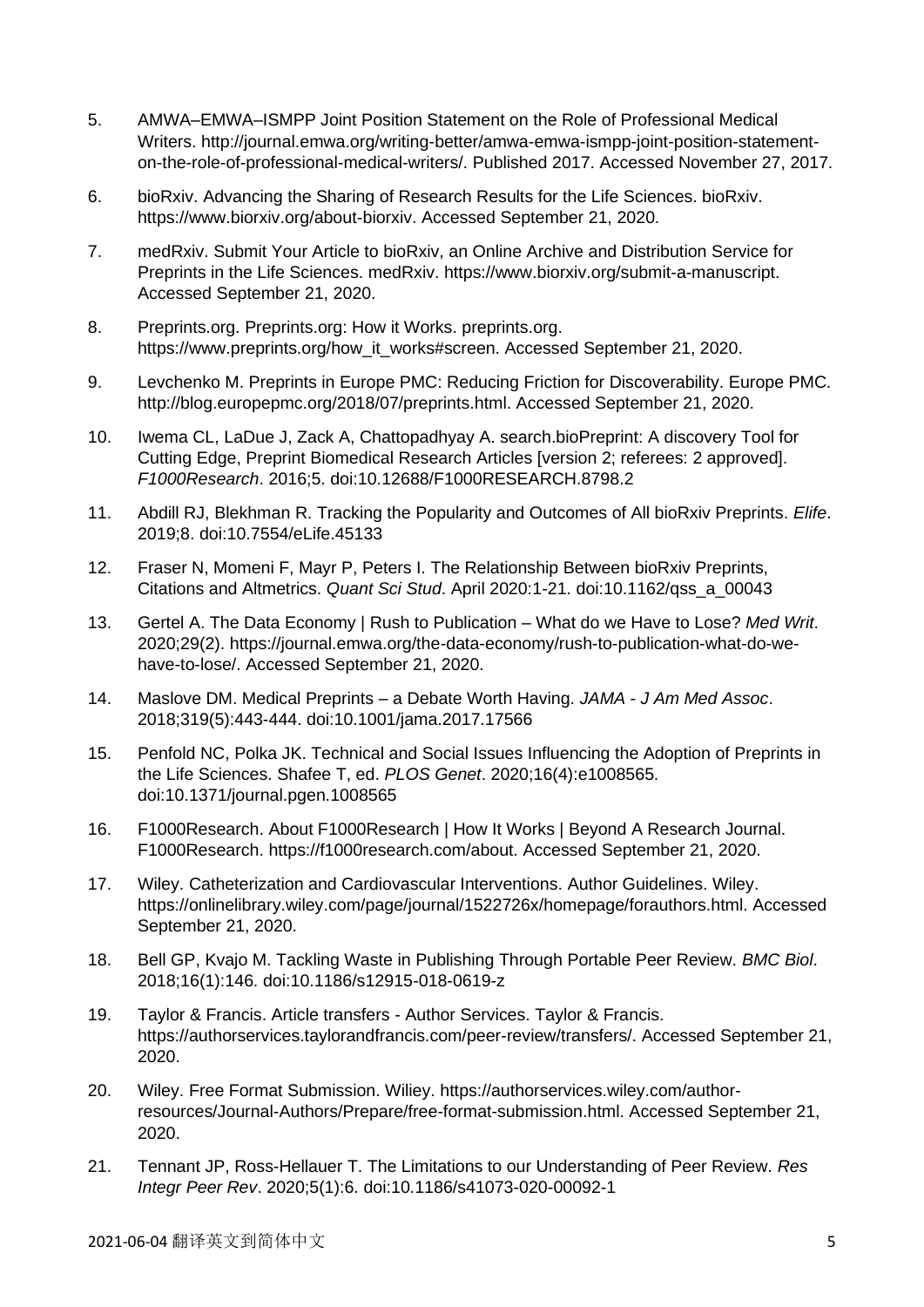- 22. Battisti WP, Wager E, Baltzer L, et al. Good Publication Practice for Communicating Company-Sponsored Medical Research: GPP3. *Ann Intern Med*. 2015;163(6):461-464. doi:10.7326/M15-0288
- 23. ICMJE. Recommendations for the Conduct, Reporting, Editing, and Publication of Scholarly work in Medical Journals. ICMJE. http://www.icmje.org/recommendations/. Published 2019. Accessed September 21, 2020.
- 24. Matcham J, Julious S, Pyke S, et al. Proposed Best Practice for Statisticians in the Reporting and Publication of Pharmaceutical Industry-Sponsored Clinical Trials. *Pharm Stat*. 10(1):70-73. doi:10.1002/pst.417
- 25. Ethical Guidelines for Peer Reviewers (English) | COPE: Committee on Publication Ethics. doi:10.24318/cope.2019.1.9
- 26. The Editors of the Lancet Group. Learning from a Retraction. *Lancet*. 2020;396(10257):1056. doi:10.1016/S0140-6736(20)31958-9
- 27. Jacobs A. Adherence to the CONSORT Guideline in Papers Written by Professional Medical Writers. *Med Writ*. 2010;19(3):196-200.
- 28. Gattrell WT, Hopewell S, Young K, et al. Professional Medical Writing Support and the Quality of Randomised Controlled Trial Reporting: a Cross-Sectional Study. *BMJ Open*. 2016;6(2):e010329. doi:10.1136/bmjopen-2015-010329
- 29. Bailey M. Science Editing and its Effect on Manuscript Acceptance Time. *J Am Med Writ Assoc*. 2011;26:147-152.
- 30. Hamilton CW, Gertel A, Jacobs A, Marchington J, Weaver S, Woolley K. Mythbusting Medical Writing: Goodbye Ghosts, Hello Help. *Account Res*. 2016;23(3):178-194. doi:10.1080/08989621.2015.1088788
- 31. Woolley KL, Ely JA, Woolley MJ, et al. Declaration of Medical Writing Assistance in International, Peer-Reviewed Publications and Effect of Pharmaceutical Sponsorship. *Fifth Int Congr Peer Rev Biomed Publ Chicago,*. 2006;296(8):932-934. doi:10.1001/jama.296.8.932-b
- 32. Breugelmans R, Barron JP. The Role of In-House Medical Communications Centers in Medical Institutions in Nonnative English-Speaking Countries. *Chest*. 2008;134(4):883-885. doi:10.1378/chest.08-1068
- 33. Manring MMM, Panzo JA, Mayerson JL. A Framework for Improving Resident Research Participation and Scholarly Output. *J Surg Educ*. 2014;71(1):8-13. doi:10.1016/j.jsurg.2013.07.011
- 34. Woolley KL, Lew RA, Stretton S, et al. Lack of involvement of medical writers and the pharmaceutical industry in publications retracted for misconduct: a systematic, controlled, retrospective study. *Curr Med Res Opin*. 2011;27(6):1175-1182. doi:10.1185/03007995.2011.573546
- 35. Chipperfield L, Citrome L, Clark J, et al. Authors' Submission Toolkit: a Practical Guide to Getting Your Research Published. *Curr Med Res Opin*. 2010;26(8):1967-1982. doi:10.1185/03007995.2010.499344
- 36. The EQUATOR Network | Enhancing the QUAlity and Transparency Of Health Research. https://www.equator-network.org/. Accessed September 21, 2020.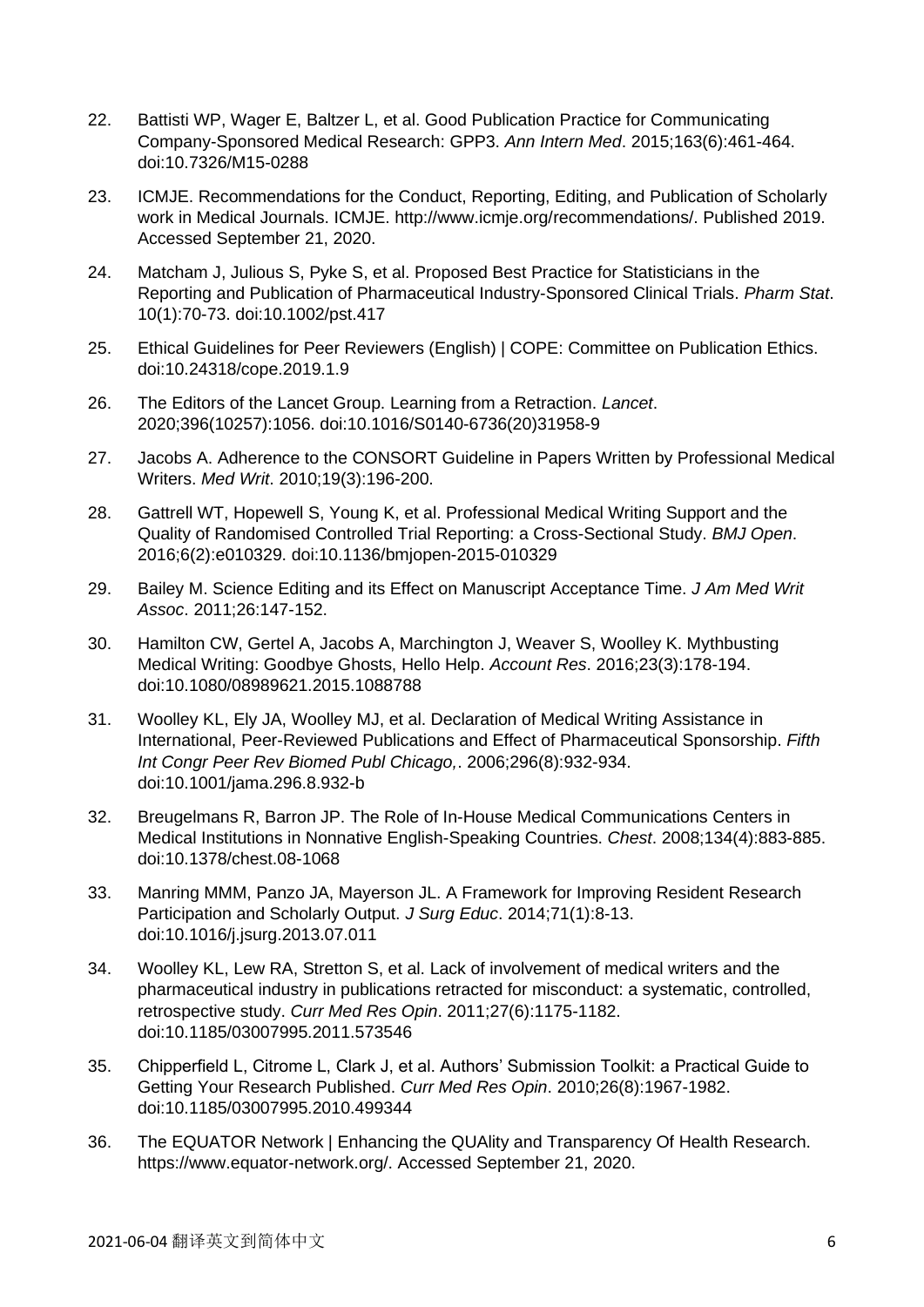## 附录

## 审稿人检查清单

本检查清单供期刊使用。但是,本检查清单也可以指导作者和医学撰稿人在投稿前对稿件进行检查。 检查应由具有相应资质的团队执行;该团队最好由编辑、相关领域专家(即同行审稿人,预印本则 无此要求)、医学撰稿人、统计师和经过培训的研究人员组成。审稿团队应至少由两名审稿人组成。 并非每位审稿人都需要填写全部字段,但至少应由一名审稿人负责检查所有项目。

| 检査项                                 | 医学撰<br>稿人 | 临床审稿<br>人 | 生物统计审<br>稿人 | 同行<br>审稿人 A | 同行<br>审稿人B |  |  |  |
|-------------------------------------|-----------|-----------|-------------|-------------|------------|--|--|--|
|                                     | 审稿人       |           |             |             |            |  |  |  |
| 源文件(如有,且期刊要求)                       |           |           |             |             |            |  |  |  |
| 临床研究方案                              |           |           |             |             |            |  |  |  |
| 己遮挡敏感信息的临床研究报告概要                    |           |           |             |             |            |  |  |  |
| 统计分析计划                              |           |           |             |             |            |  |  |  |
| 表格/列表/图表                            |           |           |             |             |            |  |  |  |
| 认证                                  |           |           |             |             |            |  |  |  |
| 数据共享声明 (ICMJE 模板)                   |           |           |             |             |            |  |  |  |
| 作者贡献表 <sup>a</sup>                  |           |           |             |             |            |  |  |  |
| 已由作者签署的表格,用于确认作者可完                  |           |           |             |             |            |  |  |  |
| 全访问文章中所报告的数据,并负责提交                  |           |           |             |             |            |  |  |  |
| 文章 b                                |           |           |             |             |            |  |  |  |
| 作者确认使用已经核实的数据来撰写稿件                  |           |           |             |             |            |  |  |  |
| 利益冲突声明(推荐ICMJE 模板)                  |           |           |             |             |            |  |  |  |
| 资助研究和任何相关支持活动的资金来源                  |           |           |             |             |            |  |  |  |
| 清单                                  |           |           |             |             |            |  |  |  |
| 对预印本的编辑审评的建议检查清单                    |           |           |             |             |            |  |  |  |
| 稿件不包含攻击性或非科学的内容                     |           |           |             |             |            |  |  |  |
| 没有剽窃材料                              |           |           |             |             |            |  |  |  |
| 统计学方法的基本原理是正确的(例如,                  |           |           |             |             |            |  |  |  |
| 人群的充分分析, 对缺失数据的充分处                  |           |           |             |             |            |  |  |  |
| 理)                                  |           |           |             |             |            |  |  |  |
| 研究终点和入组/排除标准与在公开注册机                 |           |           |             |             |            |  |  |  |
| 构(如 ClinicalTrials.gov)上的研究注册       |           |           |             |             |            |  |  |  |
| 信息一致(若有此要求)。所有研究终点                  |           |           |             |             |            |  |  |  |
| 均应在临床试验主要报告的研究结果部分                  |           |           |             |             |            |  |  |  |
| 提及。                                 |           |           |             |             |            |  |  |  |
| 稿件各部分的内容一致且清晰(例如, 摘                 |           |           |             |             |            |  |  |  |
| 要中的信息与结果相符, 引言中提出的假                 |           |           |             |             |            |  |  |  |
| 设在讨论中得到解决)。                         |           |           |             |             |            |  |  |  |
| 报告数据支持讨论要点和结论。                      |           |           |             |             |            |  |  |  |
| 遵守相应的指导原则(例如,                       |           |           |             |             |            |  |  |  |
| CONSORT、STROBE、PRISMA、              |           |           |             |             |            |  |  |  |
| SPIRIT、CARE 等)。<br>明确所需遵守的指导原则(一个或多 |           |           |             |             |            |  |  |  |
| 个):                                 |           |           |             |             |            |  |  |  |
| 没有伦理问题                              |           |           |             |             |            |  |  |  |
|                                     |           |           |             |             |            |  |  |  |